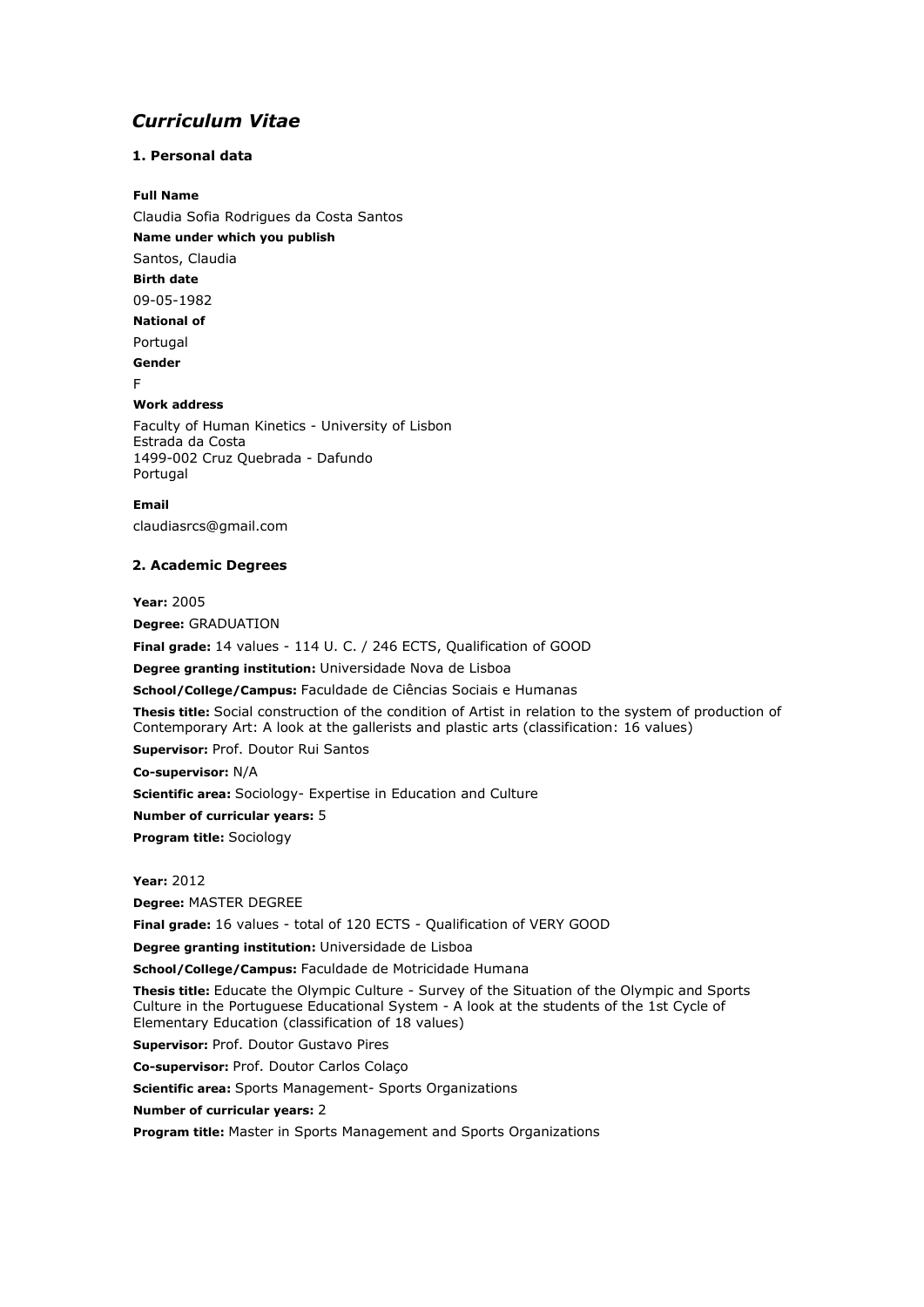### **3. Previous activity and current status**

| 2008-2009          | Massage therapist and physiotherapist technical<br>assistant                                                                                     |                                    |
|--------------------|--------------------------------------------------------------------------------------------------------------------------------------------------|------------------------------------|
| 2009-2012          | Sports activities instructor and coach certified by IPDJ.                                                                                        | Vivafit                            |
| 2009-2014          | International Bodybalance instructor                                                                                                             | Les Mills                          |
| 2007-2008          | Finance process operator, certified in SAP                                                                                                       | 3S- Solvay shared<br>services      |
| From<br>01.11.2012 | PhD student Human Kinetics - scientific area: Sociology, Faculty of Human<br>Cultural Studies and Management of Physical Activities<br>and Sport | Kinetics - University of<br>Lisbon |

# **4. Area of scientific activity**

Sociology, Cultural Studies and Physical Activities and Sports Management

#### **5. Present research interest**

#### **Domain of specialization**

Human Kinetics branch - specialization in Sociology and Sports Management Scientific area: Sociology, Cultural Studies and Physical Activities and Sports Management

#### **Current research interests**

Olympism, Education and Sport

#### **Other professional interests/activities**

NVivo 11 Pro software user

Endote X8 software user

### **6. Prizes and awards received**

#### **2014**

15.06.2014 to 29.06.2014- Fellowship 54th Session for Young Participants of the International Olympic Academy under the theme "Respect for Diversity" International Olympic Academy

# **2015**

19.10.2015 to 05.12.2015- Online Course, Approved with Distinction (99%) - "The Olympic Games and the Media" - Certificate issued on 13 December 2015 Autonomous University of Barcelona and Center for Olympic Studies- Coursera

### **7. Published works**

#### **Thesis**

Santos, Claudia (2012), To Educate the Olympic and Sports Culture in the Portuguese Educational System - A Look at the Students of the 1st Cycle of Elementar Education, Dissertation to obtain the degree of

Master in Sports Management - Sports Organizations, Lisboa UTL / FMH.

Santos, Claudia (2006), Social construction of the condition of Artist in relation to the production system of Contemporary Art: A look at the Gallerists and plastic arts, Dissertation for obtaining the Sociology Degree, Lisbon UNL- FCSH.